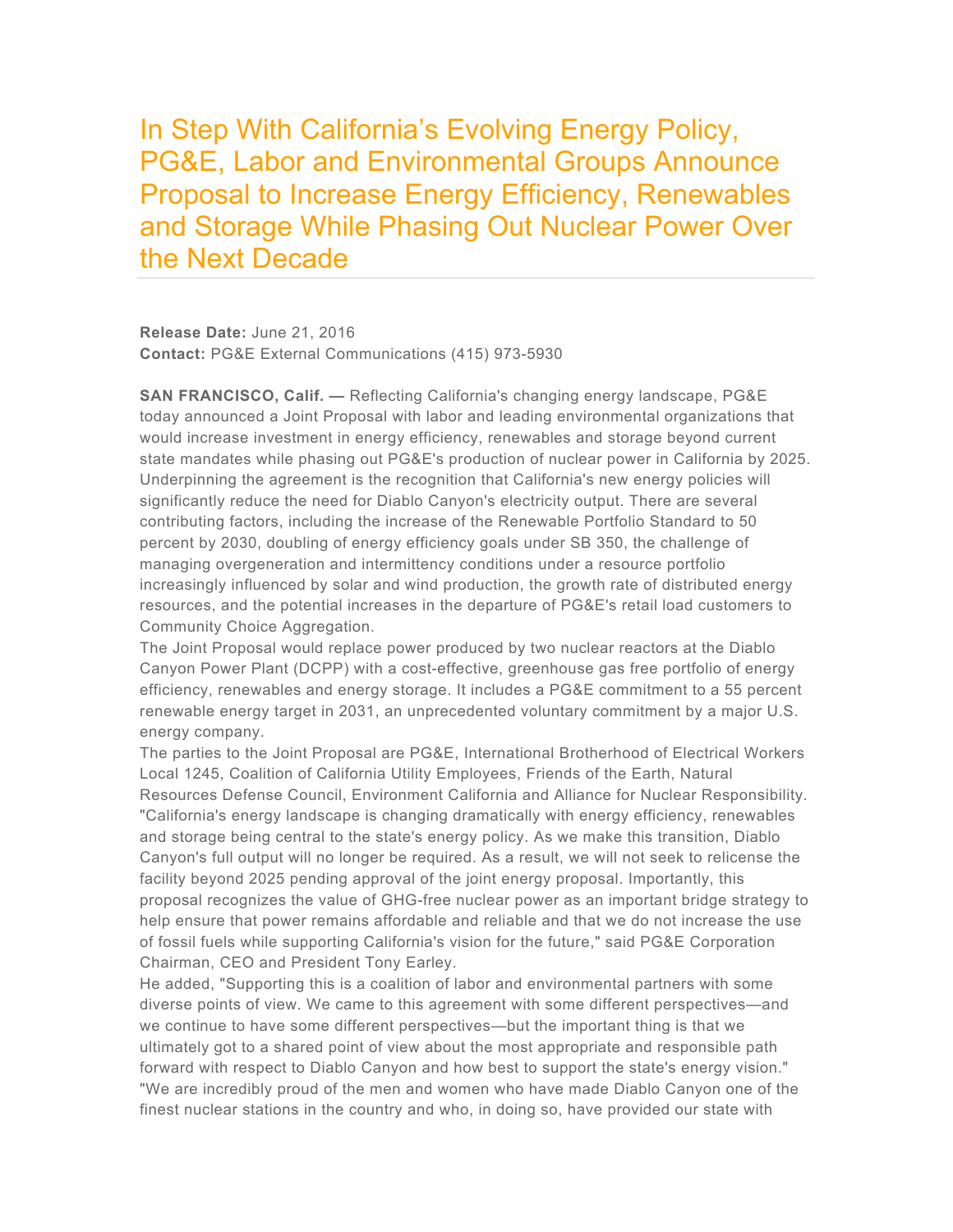GHG-free energy for three decades. We are committed to supporting our valued employees and the community and we will advocate on their behalf throughout this process. We believe the transition period included in this proposal represents a responsible approach that allows time for the needs of employees and the community to be properly addressed," said PG&E President, Electric, Geisha Williams.

# **Key Elements of the Joint Proposal**

Under the terms of this Joint Proposal, PG&E will retire Diablo Canyon at the expiration of its current Nuclear Regulatory Commission (NRC) operating licenses. The parties will jointly propose and support the orderly replacement of Diablo Canyon with GHG-free resources. Recognizing that the procurement, construction and implementation of a greenhouse gas free portfolio of energy efficiency, renewables and storage will take years, the parties recognize that PG&E intends to operate Diablo Canyon to the end of its current NRC operating licenses, which expire on November 2, 2024 (Unit 1), and August 26, 2025 (Unit 2).

This eight- to nine-year transition period will provide the time to begin the process to plan and replace Diablo Canyon's energy with new GHG-free replacement resources. PG&E will immediately cease any efforts on its part to renew the Diablo Canyon operating licenses and will ask the NRC to suspend consideration of the pending Diablo Canyon license renewal application pending withdrawal with prejudice of the NRC application upon California Public Utilities Commission (CPUC) approval of the Joint Proposal Application. PG&E does not believe customer rates will increase as a result of the Joint Proposal because it believes it is likely that implementing the proposal will have a lower overall cost than relicensing DCPP and operating it through 2044. Factors affecting this include, in addition to lower demand, declining costs for renewable power and the potential for higher renewable integration costs if DCPP is relicensed.

#### **Commitment to Employees and the Community**

The parties to the agreement are jointly committed to supporting a successful transition for DCPP employees and the community.

PG&E's DCPP Retention Program will provide, among other things, incentives to retain employees during the remaining operating years of the plant, a retraining and development program to facilitate redeployment of a portion of plant personnel to the decommissioning project or other positions within the company, and severance payments upon the completion of employment. PG&E has reached agreement on these benefits with IBEW Local 1245 and will immediately engage in bargaining with its other labor unions to ensure appropriate benefits for represented employees.

In addition, the Joint Proposal includes payments by PG&E to San Luis Obispo County totaling nearly \$50 million. The proposed payments are designed to offset declining property taxes through 2025 in support of a transition plan for the county.

### **Agreement Contingencies**

The Joint Proposal is contingent on a number of important regulatory actions, including:

- Approval of a lease extension from the State Lands Commission without which the company cannot operate DCPP beyond 2018.
- Approval by the CPUC of the proposed plan for replacement of Diablo Canyon with greenhouse gas free resources. Any resource procurement PG&E makes will be subject to a non-bypassable cost allocation mechanism that ensures all users of PG&E's grid pay a fair share of the costs.